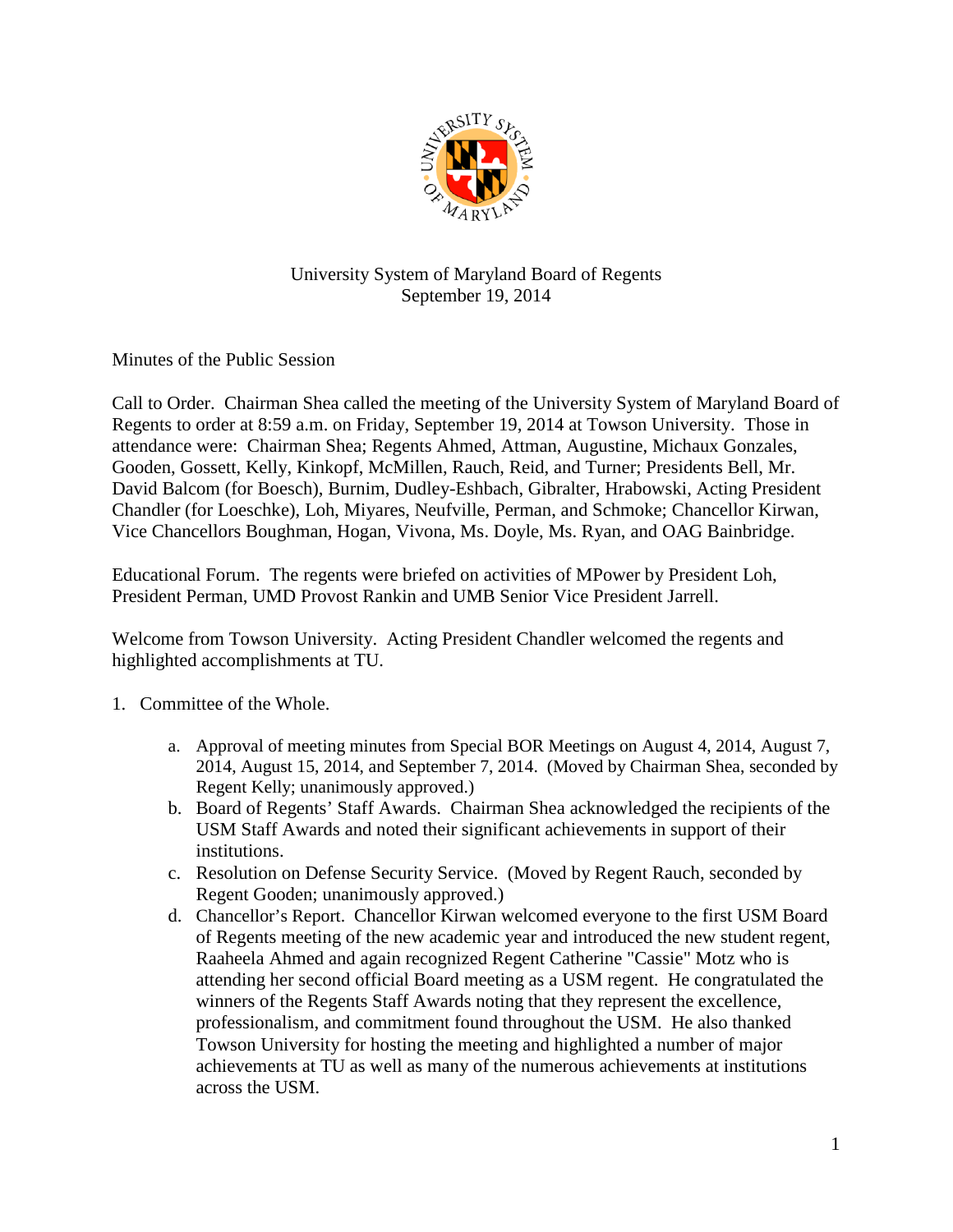Chancellor Kirwan reported that the current FY 15 state funding was reduced by \$6.3 million due to a decline in state revenues. However, even with this reduction, the USM's state funding level for the current fiscal year is \$1.24 billion, an increase of almost \$70 million—or 6 percent—over the FY 14 funding level. The USM is just beginning the process of working with the Governor's staff, the Department of Budget and Management, and legislative leaders on the FY 2016 budget and institutions are preparing enhancement requests for USM to include in a formal submission to DBM in October.

Chancellor Kirwan noted that USM is facing a time of serious transition with a new academic year, the election of a new governor and lieutenant governor, and the naming of a new chancellor but expressed his confidence that the System and our institutions will continue to thrive as we educate and graduate more students, grow our research portfolio and advance discovery which will have a significant impact on economic growth, and continue to elevate Maryland's quality of life.

- 2. Report of Councils.
	- a. Council of University System Staff. Mr. Crockett reported on the activities of Council this year, which included setting their goals for 2014-15, which includes a continuation of a comprehensive review of council practices and procedures. He noted the Council's support of the change in tuition remission policy and that the Council was provided with an opportunity to highlight the qualities and characteristics for the Chancellor search.
	- b. Council of University System Faculty. Dr. Bryant reported on the activities of CUSF, which included an opportunity for the Council to provide input on the new Chancellor search. The Council also plans to review the faculty sick leave policy, revisit the academic freedom resolution and determine ways to increase their presence in the legislative session. The Council was briefed on Sexual Misconduct Polic presence in the legislative session. The Council was briefed on the BOR Sexual Misconduct Policy and is focused on ways to enhance training. The Council was also briefed on a number of issues and initiatives.
	- c. Council of University System Presidents. President Dudley-Eshbach reported on the July and September meetings of the Council. Issues discussed included requirement for fingerprinting and background checks, CDC advice on Ebola, FY 2016 budget, topics for the BOR retreat, MD Ennovation Authority, ACA update and changes to State employee health/wellness plan, and student conduct hearings.
	- d. University System of Maryland Student Council. Mr. McGee reported on the USMSC activities which included proposed changes to the Council's constitution, continued work on the MOST initiative (Maryland Open Source Textbook), development of guidance and other assistance for institutions to implement the Sexual Misconduct policy, and discussion on ways to improve financial literacy.
- 3. Committee on Finance. Regent Frank Kelly provided the report of the committee.
	- a. Approval of meeting minutes from September 11, 2014 Public Session and the September 11, 2014 Closed Session. (Moved by Regent Kelly, seconded by Regent Attman; unanimously approved.)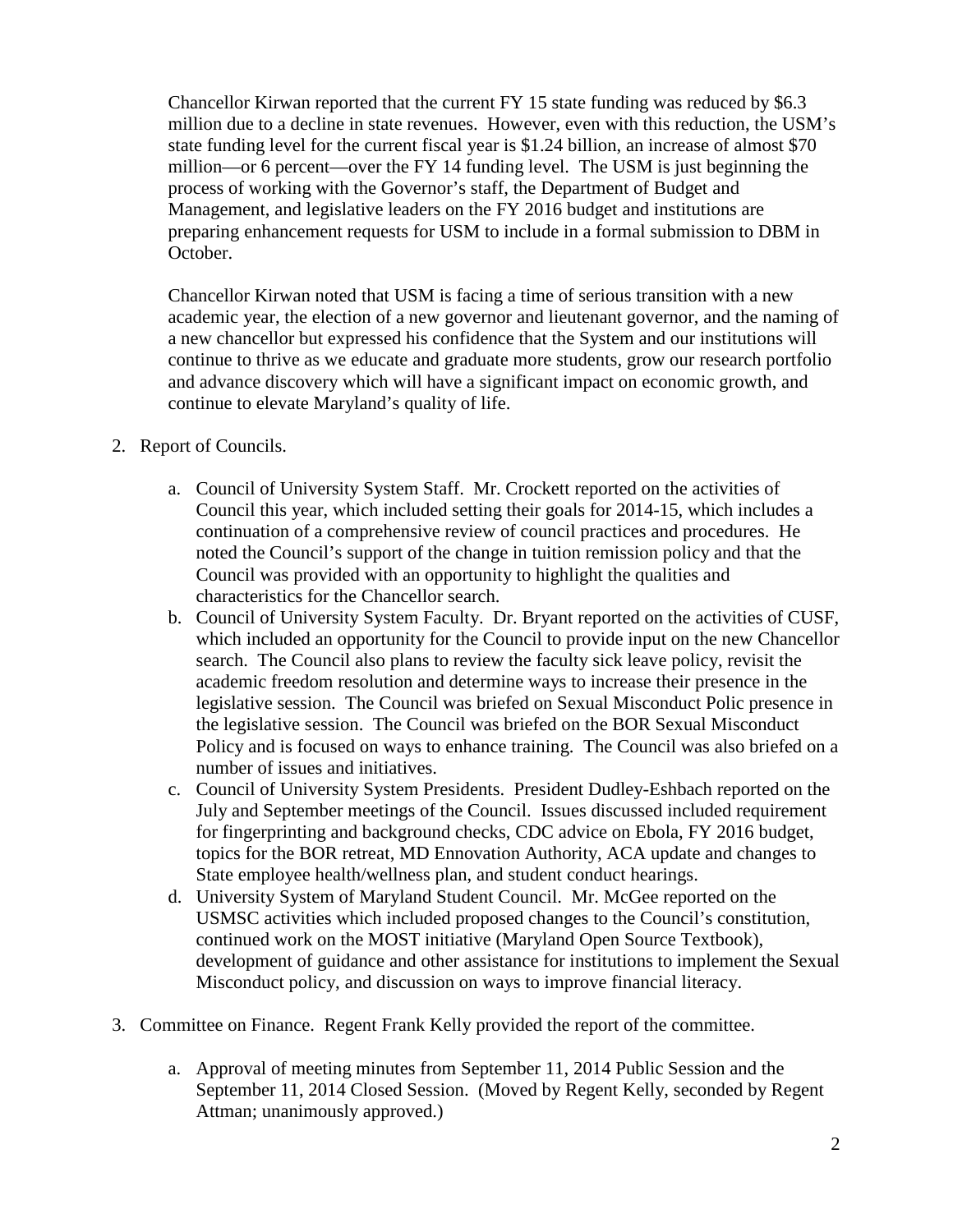- b. Amendments to USM Policy VII-4.20—Policy on Tuition Remission for Spouses and Dependent Children of USM Employees and Retirees. (Moved by Regent Kelly, seconded by Regent Rauch; unanimously approved.)
- c. Coppin State University: Sale of Property Known as the Hebrew Orphan Asylum to The Coppin Heights Community Development Corporation. (Moved by Regenr Kelly, seconded by Regent Gossett; unanimously approved.)
- d. University System of Maryland: Review of Capital Improvement Projects. Regent Kelly presented the report.
- 4. Committee on Education Policy & Student Life. Regent Michaux Gonzales provided the report of the committee.
	- a. Approval of meeting minutes from September 4, 2014 Public Sessions. (Moved by Regent Michaux Gonzales, seconded by Regent Gooden; unanimously approved.)
	- b. New Academic Program Proposals:
		- i. Towson University: Master of Arts in Interdisciplinary Arts Infusion. (Moved by Regent Michaux Gonzales, seconded by Regent Reid; unanimously approved.)
		- ii. Towson University: Master of Science in Marketing Intelligence and Embedded Post-Baccalaureate Certificate in Interactive Marketing. (Moved by Regent Michaux Gonzales, seconded by Regent Gooden; unanimously approved.)
	- c. Revisions to Board of Regents Policy on Student Social Media Privacy Policy (V-1.20). (Moved by Regent Michaux Gonzales, seconded by Regent Gooden; unanimously approved.)
	- d. Board of Regents Policy on Credit for Competency-Based Education and Prior Learning (III-1.41) to replace Board of Regents Policy on Credit by Examination and Portfolio Assessment (III-1.40). (Moved by Regent Michaux Gonzales, seconded by Regent Gossett; unanimously approved.)
	- e. 2013-2014 Summary of Institutional Achievement Gap Reports. Regent Michaux Gonzales presented the report.
	- f. Report on Academic Program Actions Delegated to the Chancellor, 2013-2014. Regent Michaux Gonzales presented the report.
	- g. Tentative Annual Agenda, 2014-2015. Regent Michaux Gonzales presented the report.
- 5. Committee on Economic Development & Technology Commercialization. Regent Attman provided the report of the committee.
	- a. Approval of meeting minutes from September 11, 2014 Public Session. (Moved by Regent Attman, seconded by Regent Michaux Gonzales; unanimously approved.)
- 6. Committee on Advancement. Regent Gossett provided the report of the committee.
	- a. Approval of meeting minutes from September 8, 2014 Special Closed Committee Meeting. (Moved by Regent Gossett, seconded by Regent Gooden; unanimously approved.)